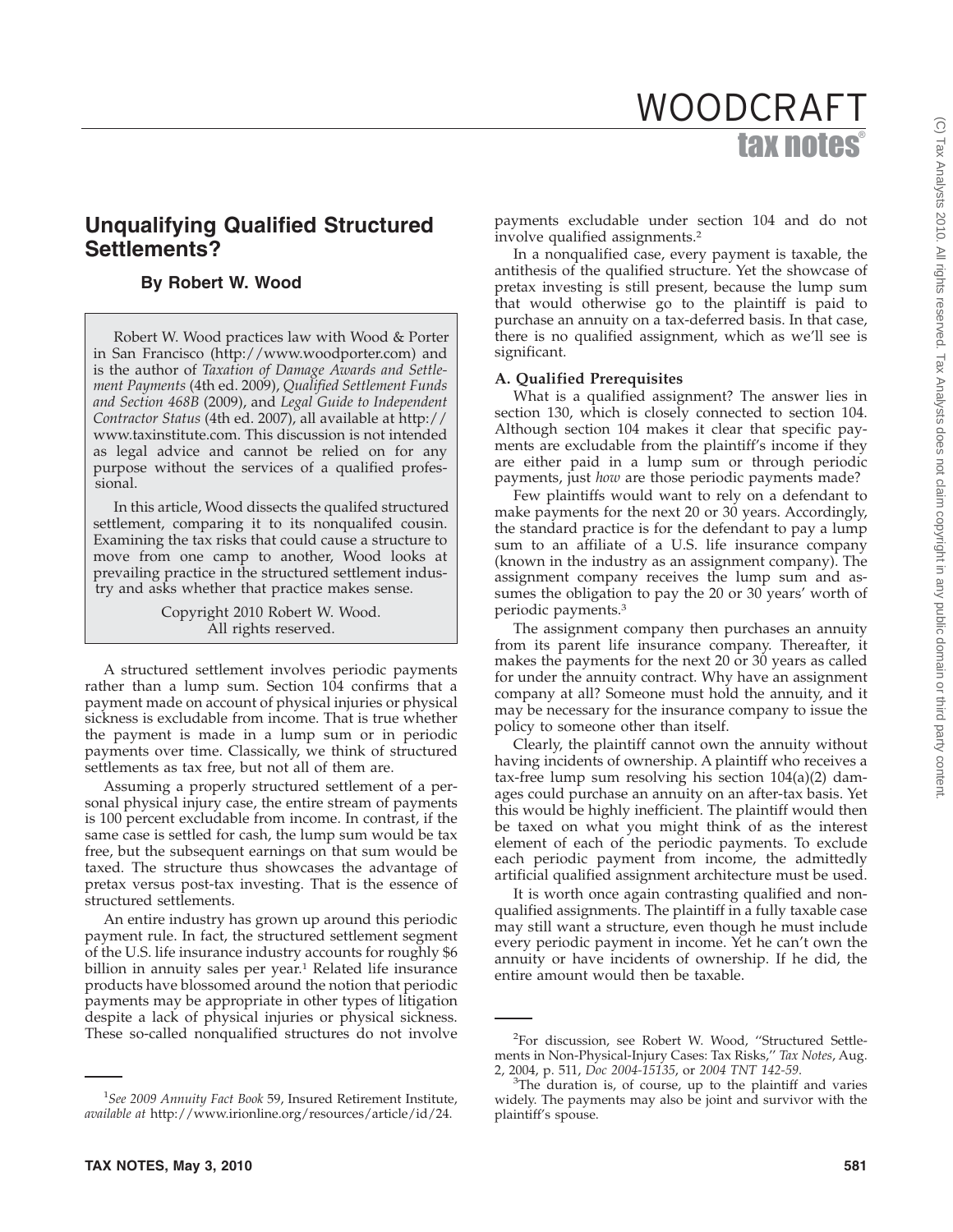### **COMMENTARY / WOODCRAFT**

For the qualified settlement and qualified assignment, the combination of sections 104 and 130 and the industry construct allow the plaintiff to be treated for tax purposes as not having an ownership interest in the policy. The plaintiff is merely a payee or beneficiary of the policy, but not its owner.

Furthermore, section 130 confirms that when the assignment company receives the lump sum payment from the defendant and then purchases a policy from the life insurance company parent, there is no taxable event.<sup>4</sup> According to the legislative history of the Periodic Payment Settlement Act of 1982, which enacted section 130, Congress believed that a person who undertakes an assignment of the liability to make periodic payments from the person originally liable shouldn't include amounts received for doing so in gross income if those amounts are used merely to purchase some types of property to specifically cover the liability.5

Thus, the assignment of the defendant's liability to make periodic payments in exchange for a lump sum can qualify as a nontaxable qualified assignment. To qualify, the assignment company must receive the obligation from a person who is a party to the suit, and the plaintiff-payee must not have rights to the periodic payments that would result in constructive receipt or economic benefit.<sup>6</sup>

In a typical personal injury structured settlement,<sup>7</sup> the tort-feasor defendant would assign to another company (the assignee) its liability to make the periodic payments to the plaintiff. In exchange for assuming its liability, the defendant would pay the assignee a lump sum, which the defendant could immediately deduct from its gross income. The assignee would then use the lump sum to purchase an annuity (from its life insurance company parent) to fund the periodic payments to the plaintiff.

If the transaction meets the requirements of section 130, the assignee would not have to report the lump sum as income until it received the annuity payments, at which time it would be entitled to an offsetting deduction for periodic payments made to the plaintiff. Assuming the plaintiff met the requirements of section 104(a)(2), he can exclude the periodic payments from his gross income, including any portion of the periodic payment that represents interest income generated by the annuity.

With nonqualified assignments, section 104 does not apply to the periodic payments, so section 130 can't apply either. Hence, the life insurance industry uses non-U.S. assignment companies for nonqualified assignments. A Barbados-based company (not doing business in the United States) that receives a lump sum from the defendant will buy the annuity (from its U.S. affiliate life insurance company). It won't need to worry about not being able to use a section 130 assignment. If it has no U.S. tax presence or filing status, it has no tax.

#### **B. Going Awry?**

Returning to the qualified assignment, it is worth questioning what happens if something goes wrong. For instance, suppose that the parties *thought* this was a qualified assignment, but it turns out not to be? Recall that section 130 conditions qualified assignment treatment (among other things) on the excludability of the periodic payments under section 104. That means one must look to the plaintiff and the nature of the payments he is receiving.

What if it turns out the plaintiff was not actually injured in a car accident as had been represented, but instead was receiving lawsuit proceeds related to an action for wrongful termination of employment? Perhaps this is a silly example, because the life insurance company issuing the annuity will surely have some kind of underwriting criteria. Still, this could happen.

In any such situation, it is not merely the *plaintiff's* taxes on these periodic payments that is at stake. The eventual conclusion might be that some or all of the settlement payments are not excludable under section 104 after all. In turn, that means the ''qualified'' assignment turns out not to have been qualified.

#### **C. Other Examples**

If you don't think my example is likely to happen in real life, consider some of the other ways that this qualified versus unqualified issue might arise.

**1. Maybe excludable, maybe not.** What if the plaintiff's case is for wrongful imprisonment without any observable body harm or roughing up?8 What if it is about sexual molestation that occurred years ago, and that may or may not have (ever) evinced observable bodily harm?<sup>9</sup> What if the case involved a mixture of claims, and some (but not all) of the damages are excludable, and the parties allocate more than they should to the section 104 claims?

In each of these cases, it does not strain credulity to suggest that the IRS might later nose around the settlement and have a different tax view of the particulars than the parties did. In my experience, the life insurance companies writing structured settlement annuities have differing levels of due diligence. Even within a particular company, there can be differing levels of adherence to their own practices.

Besides, no matter how careful any of the parties to a settlement or a life insurance company may be, many cases are not black and white. It cannot be gainsaid that in the real world of case resolution, it's often tough to say in an absolute fashion how something ''will'' be taxed, much less whether something is more likely than not to occur, has substantial authority, etc.

<sup>&</sup>lt;sup>4</sup>*See* section 130(a).<br><sup>5</sup>H R Rep No. 97-

<sup>&</sup>lt;sup>5</sup>H.R. Rep. No. 97-832, 4 (1982).

<sup>&</sup>lt;sup>6</sup>See section 130(c).<br><sup>7</sup>I ihertu Life Assur

*Liberty Life Assur. Co. v. Stone St. Capital, Inc.*, 93 F. Supp.2d 630, 634-635 (D. Md. 2000). Although this example lacks an assignment company, the taxability of the structure is the same.

<sup>8</sup> *See* Wood, ''Why False Imprisonment Recoveries Should Not Be Taxable,'' *Tax Notes*, June 8, 2009, p. 1217, *Doc 2009-10767*, or *2009 TNT 108-10*; Wood, ''Why the *Stadnyk* Case on False Imprisonment Is a Lemon,'' *Tax Notes*, Apr. 5, 2010, p. 115, *Doc 2010-5747*, or *2010 TNT 67-3*. <sup>9</sup>

*See* Wood, ''IRS Allows Damages Exclusion Without Proof of Physical Harm,'' *Tax Notes*, Mar. 31, 2008, p. 1388, *Doc 2008-5734*, or *2008 TNT 63-31*.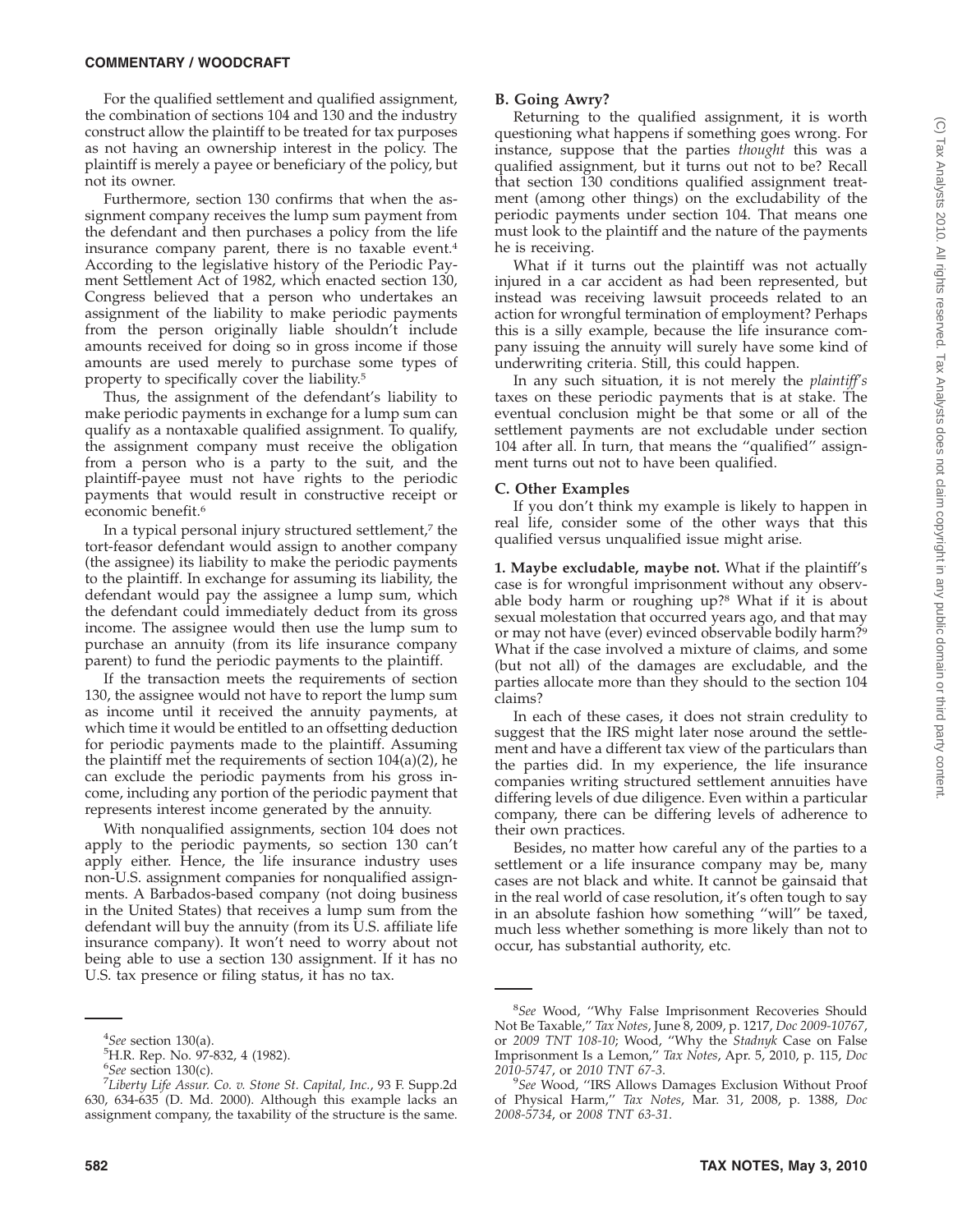**2. Punitive damages or interest.** Another possibility for derailing the structure train comes with punitive damages, interest, or both. Interest, in my experience, is particularly likely to be ignored. Suppose you have a catastrophic injury case, so that everyone acknowledges that the compensatory damages are for personal physical injuries and related emotional distress. That means there should be no issue about the applicability of section 104(a)(2) and section 130, right?

Not so fast. If this case settles on appeal and there were punitive damages or interest awarded, any compromise of those amounts in a settlement agreement may or may not ultimately be respected by the IRS. Depending on the facts and the procedural posture, there may be a strong case for respecting an agreement to eliminate (or more likely to compromise) punitive damages and/or interest.10 However, there may also be a weak case. There may also be gradients.

In any of these situations, there is often no sure thing. If the resulting settlement proceeds are structured with a purportedly qualified assignment, it is easy to imagine this arrangement later being called into question. The life insurance company involved in issuing the annuities may or may not exercise appropriate due diligence in assessing the likelihood that a settlement compromise may later pass muster from a tax perspective. Whether it does or does not, there are issues beyond its control.

**3. Structured attorney fees.** And then there is the structuring of attorney fees, which itself might provide some interesting possibilities for the qualified-to-nonqualified transformation. Attorney fee structures are yet another invention of the life insurance industry. They involve a plaintiff attorney who agrees that his contingent fee will not be paid in cash on settlement, but rather through periodic payments over time. The practice gained prominence after the Tax Court and the Eleventh Circuit approved it.<sup>11</sup>

Since then, attorney fee structures have become garden variety, and the IRS no longer seems to mind.12 Like structured settlements, this is an area of legal formalities and procedural subtleties that clients may be tempted to ignore.

One big assumption is that when the structure arrangement is contemplated and established, the lawyer has no right to demand his fee in cash. The lawyer, client, and defendant cooperate so that the lawyer effectuates the structure before the case triggers the lawyer's right to

income. The attorney who structures fees in this way knows he will be subject to tax as he receives his installments. Fee structures can be a nice way of funding retirement, with the amount of consideration limited only by the size of the fees in question. But is this a qualified structure or an unqualified one?

Your initial reaction will probably be that this *must* be nonqualified. After all, how could the structure be the subject of a section 130 qualified assignment if the lawyer is taxable on the fees? Clearly, the fees are not excludable under section 104 to trigger section 130, correct? Once again, not so fast. It may be that few tax practitioners think about this, but at least some people in the structured settlement industry do.

Of the life insurance companies that write annuities for structured legal fees, some will do so as a qualified structure (meaning with a section 130 assignment). How can they do that, you might ask, since the lawyer's payments won't be excludable under section 104? Some of the life insurance companies adopt a piggyback theory, agreeing that they will use a qualified assignment to structure the annuities for the lawyer if the client was physically injured and is receiving damages excludable under section 104.

If the client structures those damages, they say, the lawyers can structure via a section 130 assignment, too. The insurance company may ask for the client to structure \$1, or it may ask for the client to structure at least as much money as the lawyer. I am unsure where this piggyback theory started, but it was clearly in use before the Supreme Court decided *Banks*. 13

*Banks* suggests that ordinarily, monies paid to a contingent fee lawyer will first be considered to have been paid to the client. If the client's share of the money is excludable under section 104, the theory presumably goes, the lawyer's money should be, too. Whatever the practice of these life insurance companies, it seems more than theoretically possible that the IRS might view this askance and seek to unqualify this purportedly qualified assignment. Plainly, the recipient of these structure payments is the lawyer, not the client. Axiomatically, the lawyer is not excluding the periodic payments under section 104.

Some of the life insurance companies view attorney fee structures as nonqualified by their very nature. To me, this makes more sense. After all, the fees are obviously not excludable since they represent payment for legal services rather than payment for personal physical injuries or physical sickness. The few life insurance companies that have nonqualified assignment companies also have qualified assignment companies (the qualified one being domestic, the nonqualified company being foreign). Such a life insurance company with sibling assignment companies can presumably decide if it wants to treat the attorney fee structure as qualified or not.

**4. Qualified settlement funds.** Finally, in our hit parade of potential problems that might unqualify a qualified

<sup>10</sup>*See* Wood, ''Should Prejudgment Interest Be Taxable?'' *Tax Notes*, Feb. 1, 1999, p. 719, *Doc 1999-4485*, or *1999 TNT 20-140*; Wood, ''Optimizing Tax Treatment of Interest: More Practical Advice,'' *Tax Notes*, Mar. 21, 2005, p. 1466, *Doc 2005-5360*, or *2005 TNT 54-33*. <sup>11</sup>*See Childs v. Commissioner*, 103 T.C. 634 (1994), *Doc 94-10228,*

*<sup>94</sup> TNT 223-15, aff'd*, 89 F.3d 856 (11th Cir. 1996), *Doc 96-19540, 96 TNT 133-7.* 12Wood, ''Structuring Attorney Fees: Kingdom of Heaven?''

*Tax Notes*, Aug. 1, 2005, p. 539, *Doc 2005-15920*, *2005 TNT 142-28*; Wood, ''Legal Fee Structures, Law Firms, and Lawyers: Children of *Childs*?'' *Tax Notes*, Apr. 10, 2006, p. 173, *Doc 2006-6493*, *2006 TNT 69-20*.

<sup>13</sup>*Commissioner v. Banks*, 543 U.S. 426 (2005), *Doc 2005-1418, 2005 TNT 15-10*.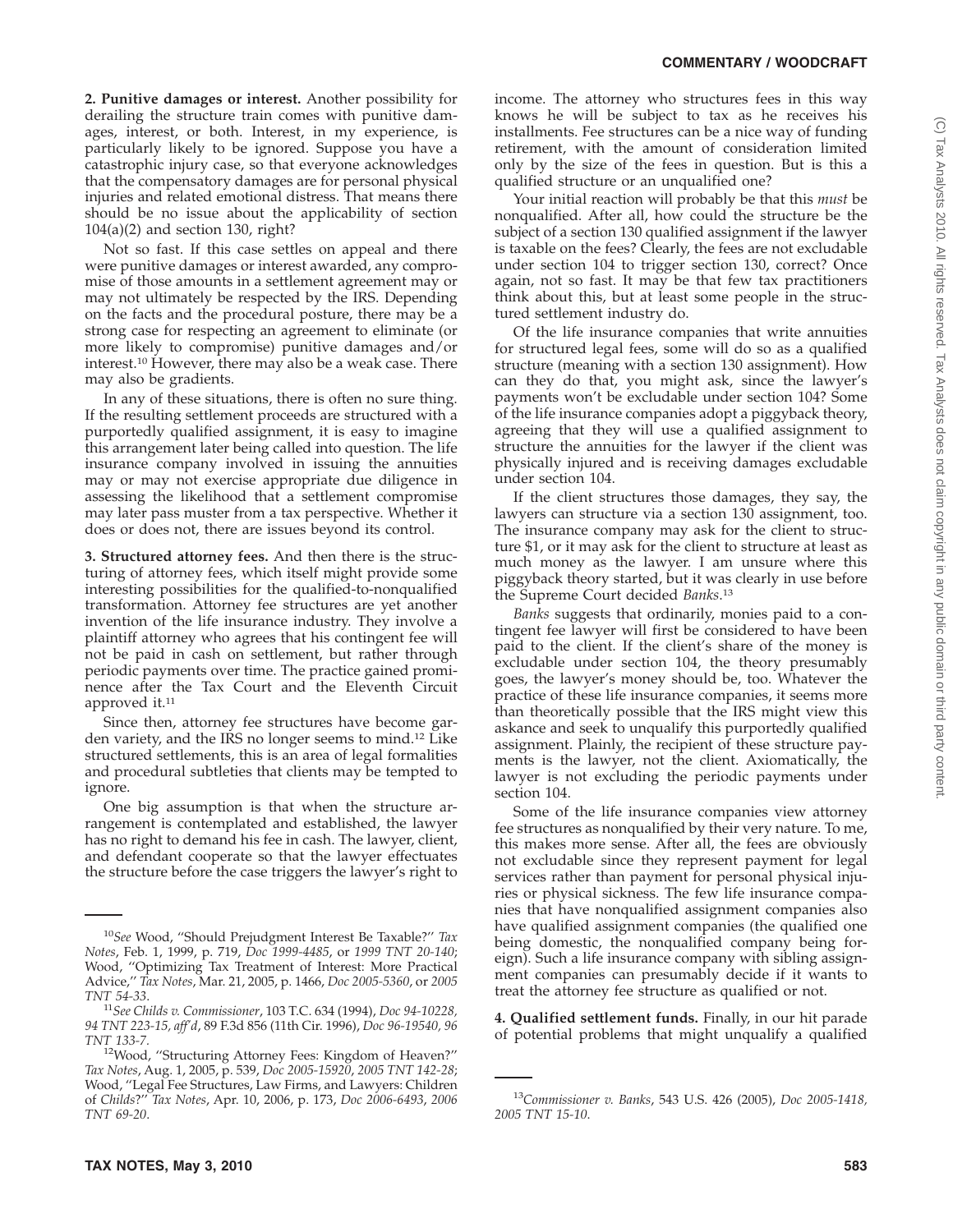#### **COMMENTARY / WOODCRAFT**

assignment, consider the qualified settlement fund (QSF). QSFs are wonderfully flexible vehicles that can facilitate additional time to properly plan structured settlements.14 QSFs generally act as a bridge between defendants and plaintiffs. If a defendant pays all the money into a QSF, the defendant should receive a complete release. The QSF may later obtain a release from the plaintiff when funds are disbursed and structures are effected.

Ironically, a sizable segment of the structured settlement industry dislikes QSFs, viewing them like a demonic bad seed.15 Some of this seems related to the belief that QSFs are used by plaintiffs and plaintiff brokers to take control of the structure process, freezing out the defendant and the defense insurance broker.16

Yet no matter which side in these unsettling QSF fisticuffs you take, you might end up having a purportedly qualified assignment under section 130 later attacked. Any qualified versus nonqualified issues that can arise outside the QSF context can occur with a QSF.

#### **D. Savings Clause**

A common structured settlement industry response to the potential problems presented by these situations is to insert a type of savings clause into the settlement or assignment documents that settle the case and establish the structure. The provision usually reads something like the following:

In the event this [settlement agreement or qualified assignment] is declared terminated by a court of law, or in the event that section 130 of the Internal Revenue Code has not been satisfied, the assignee shall then assign ownership of any ''qualified funding asset'' purchased hereunder to the defendant, and assignee's liability for the periodic payments shall terminate.

There are many variations of this sort of provision, and despite those variations, for ease of reference, I'll call it the ''savings clause.'' Does it accomplish its desired purpose? The ''qualified funding asset'' is the annuity itself. If it later develops that section 104 did not apply to the payments, that means section 130 was not complied with, either. In that case, the annuity must be transferred to the defendants (or whoever is specified in the particular clause in question). That transferee will thereafter (presumably) make the payments.

Bear in mind, of course, that the defendants will have obtained a complete release from the plaintiff. It may not be crystal clear that the defendants' liability for the assignment springs back into place on this disqualifying event. Moreover, some courts have read settlement agreements and qualified assignment documents quite literally. For example, at least one court has enforced a nonassignment clause of a uniform qualified assignment,

preventing the claimant of periodic payments under section 104 from assigning those payments to another payee.17

But to return to my question, if this problem has arisen, does the savings clause save anyone? The clause indicates that if section 130 was not complied with, the policy must be transferred. Recall that section 130 prevents the assignment company from being taxed on the lump sum it receives from the defendant, as long as it buys the annuity (the qualified funding asset). It is taxed only on any spread it gets to keep between the lump sum it receives from the defendant and the price it pays for the annuity.

If we assume (as we must to consider the actual operation of the savings clause) that section 130 turned out *not* to apply, doesn't it stand to reason that we would find out about the qualified assignment problem only later, possibly *many years* later? Consider the following example.

**Example:** Plaintiff was injured in the workplace in 2007 and thereafter faced discrimination from his employer. He sues Defendant, and the case eventually settles in 2010. The settlement agreement calls for periodic payments for Plaintiff's life, to be funded (if the Defendant elects) by a \$1 million payment made by Defendant to an assignment company.

The settlement agreement characterizes all payments as for personal physical injuries. In fact, Plaintiff did not have a scratch, and suffered only headaches for which he did not seek treatment. Still, a structured settlement and purportedly qualified assignment are used.

Six years later, Plaintiff is audited and the IRS concludes that all of the payments are taxable. The IRS and/or Plaintiff contact the life insurance company to report what's happened. The life insurance company concludes (in 2016) that the qualified assignment in 2010 was defective. Because of the savings clause, the assignment company transfers the annuity policy back to the defendant.

Does the assignment company's transfer of the policy to the defendant correct the assignment company's tax problem? It is hard to see how it does. Section 130 exists to prevent the mismatch of gain and deduction. We now know that in 2010 a *taxable* assignment occurred, and that bell can't be unrung in 2016.

In 2010 the assignment company had \$1 million of income (we learn of that in 2016 because it was *not* a qualified assignment). The assignment company may still be able to deduct the periodic payments it made to the plaintiff from 2010 to 2016, although some of those tax years are closed. Maybe the assignment company can deduct all of the six installments it has paid in 2016? In any case, these payments are probably small on an annual basis, probably one-twentieth or one-thirtieth annually of the total to be paid over the life of the

<sup>14</sup>Wood, '''Retroactive' Qualified Settlement Funds: 10 Things You Should Know,'' *Tax Notes*, Feb. 8, 2010, p. 793, *Doc*

*<sup>2010-1386</sup>*, *2010 TNT 28-1.* <sup>15</sup>*Id.* <sup>16</sup>*See* Wood, ''Single-Claimant Qualified (468B) Settlement Funds?'' *Tax Notes*, Jan. 5, 2009, p. 71, *Doc 2008-25804*, or *2009 TNT 2-60*.

<sup>17</sup>*See CGU Life Ins. Co. of Am. v. Metropolitan Mortg. & Secs. C*o., 131 F. Supp.2d 670 (D. Pa. 2001). However, see also *W. United Life Assur. Co. v. Hayden*, 64 F.3d 833, 838 (3d Cir. 1995), in which the court did allow an assignment of periodic payments, based on ambiguities inherent in the settlement agreement.